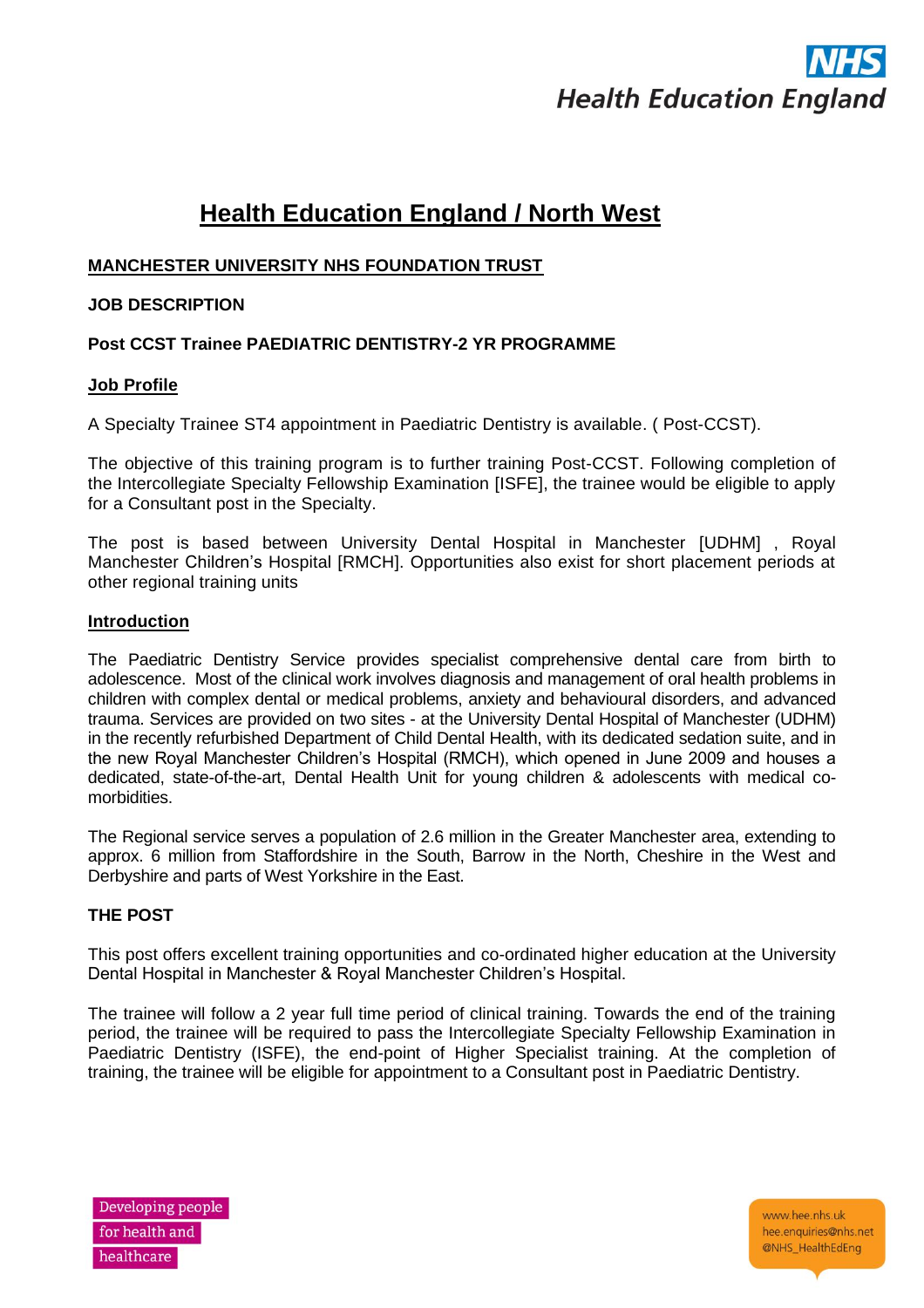

The trainee will acquire the appropriate knowledge, skills, attitudes, and judgemental abilities to meet the oral health needs of infants, children and adolescents, including those with special needs and complex medical disorders. The trainee will be expected to develop the management skills and enhanced critical appraisal skills necessary for working at Consultant level.

An FTN will be awarded to the successful candidate, and this will be the training number throughout the two year period.

#### **Entry Requirement**

Appointment to this training post in Paediatric Dentistry is conditional upon the successful completion of an SAC approved 3 year Specialist Training programme or equivalent, success in the MPaed Dent examination, and possession of a CCST in Paediatric dentistry.

#### **DATE WHEN POST IS VACANT**

The post is available from September 2022

#### **For preliminary discussion contact:**

Ms. Vidya Srinivasan Consultant in Paediatric Dentistry Child Dental Health, University Dental Hospital Manchester Higher Cambridge Street M15 6FH<br>vidya.srinivasan@mft.nhs.uk Se Secretary [Tue-Fridays] 0161 275 6614

Shortlisted candidates will be invited to visit [virtually OR face to face] the hospitals concerned.

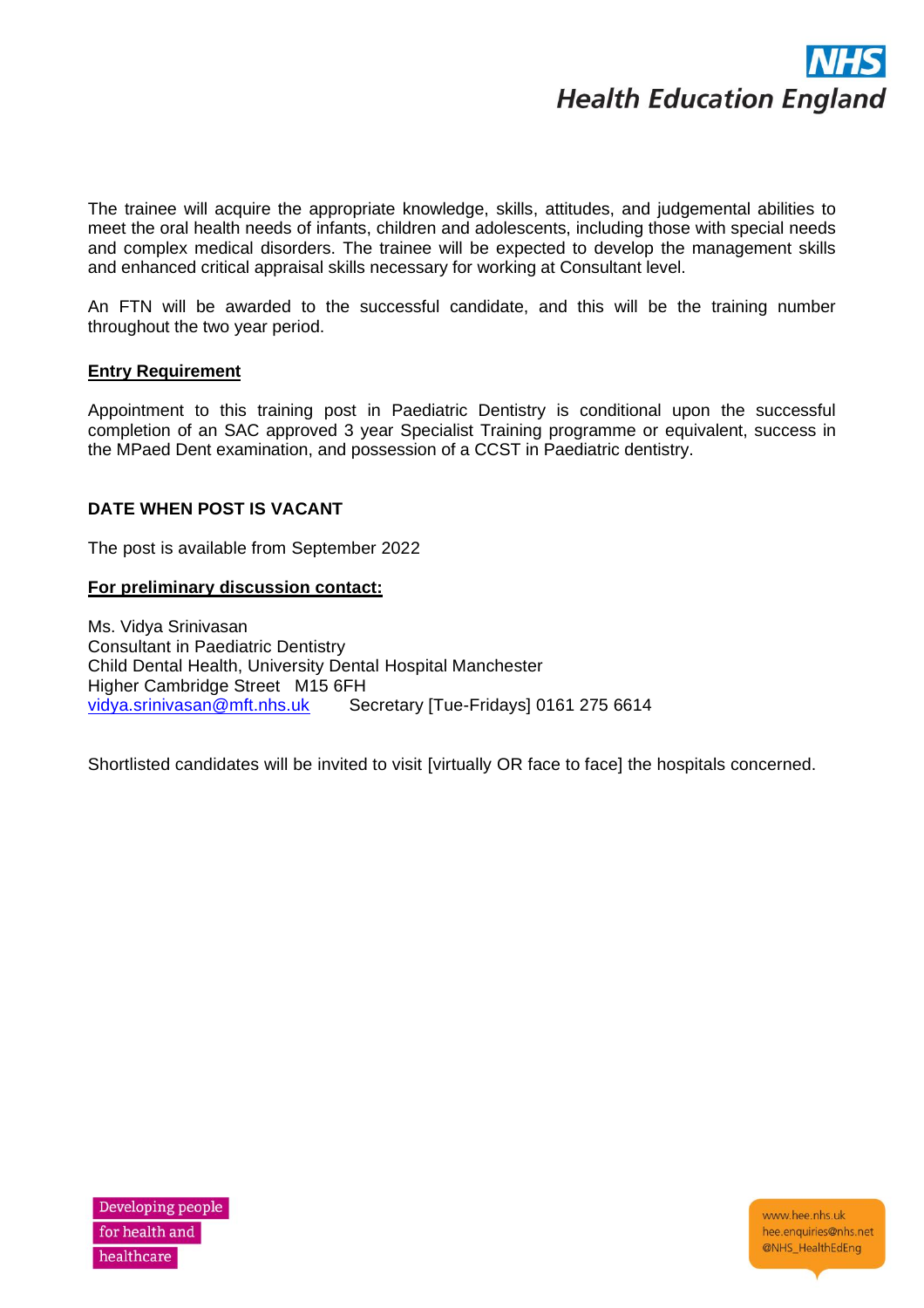

#### **THE TRAINERS**

The appointee will be responsible to the Training Programme Director, Ms. Vidya Srinivasan, for the satisfactory performance of their duties and responsibilities. Full clinical support for training will be given by Consultants and Specialists within the Department in both Hospitals

#### **CORE SENIOR STAFFING**

University Dental Hospital Manchester

| Prof S Barry          | Professor & Hon Consultant |
|-----------------------|----------------------------|
| Dr L McClean          | Consultant                 |
| <b>Prof C Stevens</b> | Consultant                 |
| Ms V Srinivasan       | Consultant                 |

Royal Manchester Children's Hospital

| Dr K Hood      | Consultant        |  |  |
|----------------|-------------------|--|--|
| Mrs A Shepherd | <b>Specialist</b> |  |  |

#### **Duties of the Post**

Clinical and administrative sessions will be timetabled in the Dental Health Unit, (RMCH) and the University Dental Hospital Manchester.

1. The trainee will carry out such clinical tasks assigned to them by the Senior Staff. These will include:

- a) Treatment of inpatient and out- patients who are medically compromised children, those with learning difficulties and those with special care requirements.
- b) Participate on multidisciplinary team clinics and planning and working closely with other dental specialties - Orthodontics, Medical Specialities and Oral and Maxillofacial Surgery, Oral medicine and Restorative Dentistry.
- c) Treatment sessions at Royal Manchester Children's Hospital, will be provided under general anaesthesia for children who, because of their physical, medical, mental, or emotional condition, are unable to accept conventional comprehensive treatment.
- d) Management of theatre waiting lists and liaison with Admin staff to ensure appropriate prioritisation and planning of GA lists.
- e) Organisation and treatment in the Adolescent Intra Venous Sedation service at UDHM
- 2. Support, train and give advice and assist the junior dental staff in training.

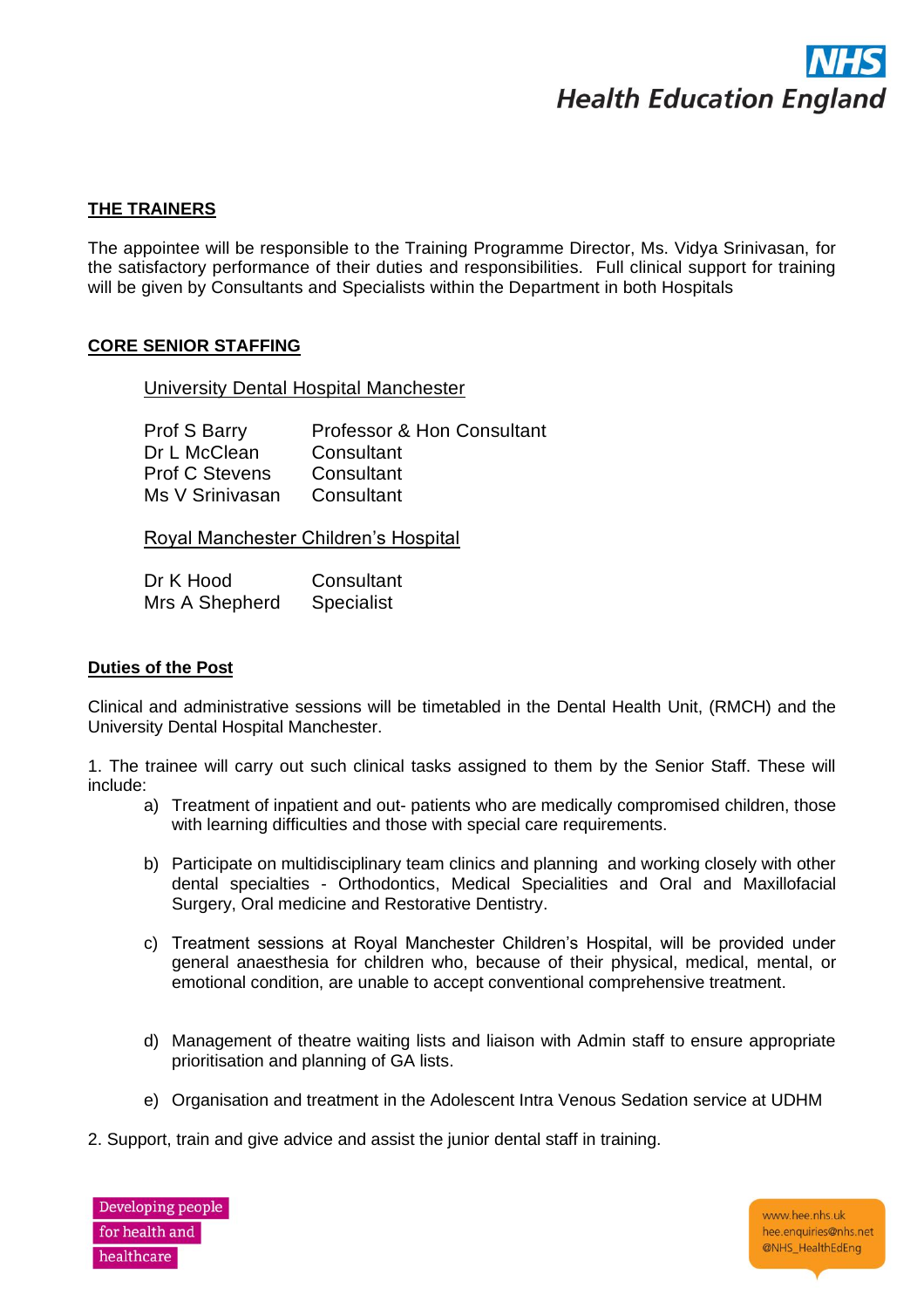# **Health Education England**

3. Full participation in Clinical Governance and Clinical Audit is mandatory. The trainee will be expected to assume a lead role in Clinical Audit and to co-ordinate Departmental meetings.

4. Projected Weekly sessions:

Clinical contact /treatment sessions per week: 4 [ INCL 1XPATIENT ADMIN/AUDIT]

- Theatre sessions per week: 1
- Ward rounds/sessions per week: 1
- Out-patient clinics per week: 3
- Study sessions per week: FES X 1

## **Study and training**

- 1. The post is recognised by the HEE NW and Specialist Advisory Committee in Paediatric Dentistry as providing suitable advanced training in the specialty.
- 2. The successful candidate will have ample opportunity and every encouragement to build on the knowledge, skills and abilities already gained through NTN training.
- 3. Opportunities exist to consolidate existing experience in:
	- a. Sedation [Inhalation and anaesthetist led adolescent Intra Venous]
	- b. Complex Dental Trauma management
	- c. Comprehensive management of children with complex medical conditions
	- d. Paediatric Oral Surgery / Oral medicine
	- e. Multidisciplinary management of dental anomalies / hypodontia
	- f. Cleft Lip and Palate
- 4. Regular appraisals of progress with an Educational Supervisor will be expected.
- 5. Attendance at appropriate management training courses will be encouraged.

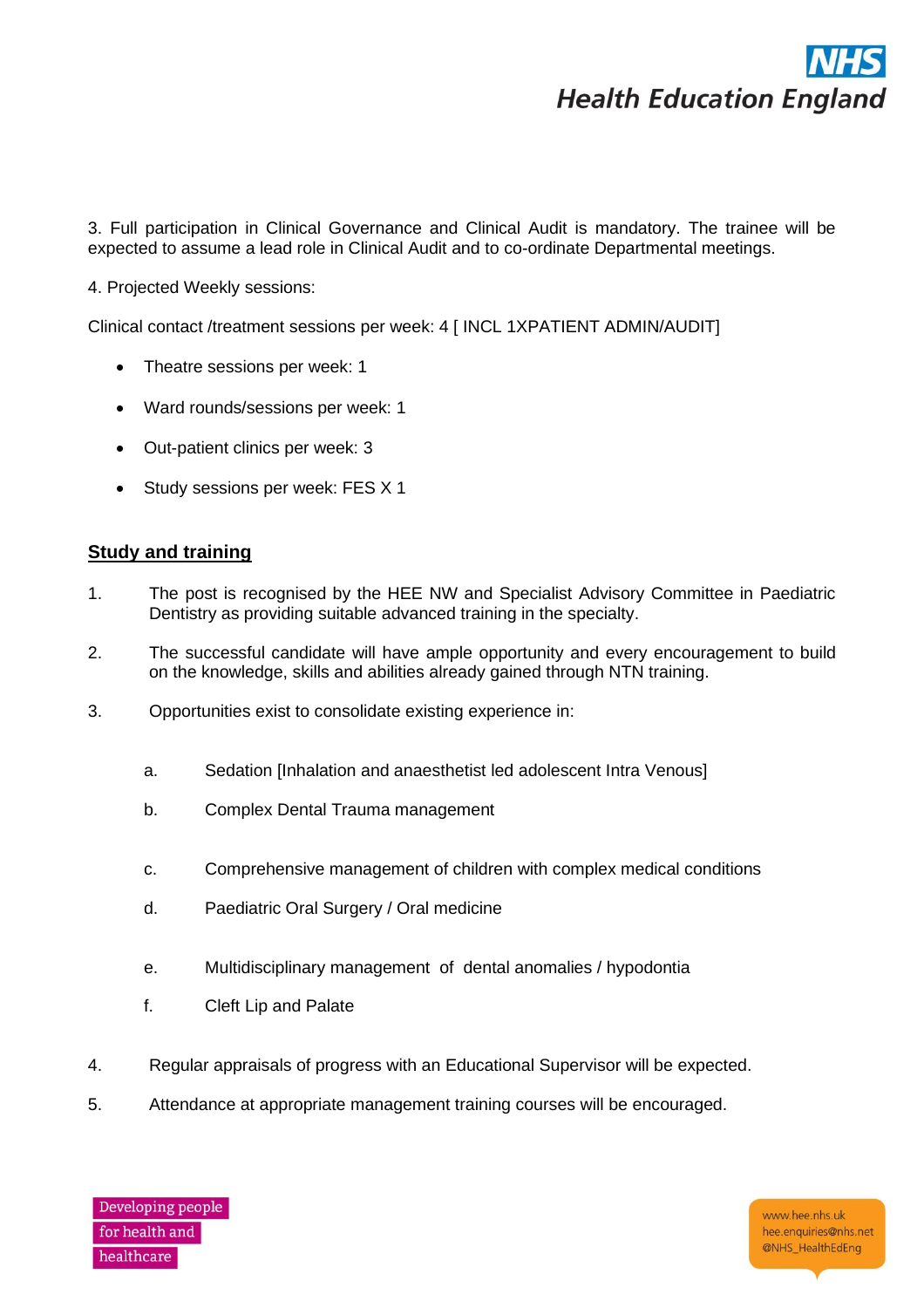

- 6. Participation in the ARCP process is required.
- 7. Completion of the Advanced Competencies for Paediatric Dentistry will be expected. The trainee will be required to demonstrate clinical experience via their clinical logbook.
- 8. Full participation in clinical education seminars with other Specialist Trainees is expected. This may include the delivery of presentations and attendance at appropriate study days and courses.

#### **Professional Relationships**

|                                                                            | <b>Comments</b>                                                                                                                                                                                                               |
|----------------------------------------------------------------------------|-------------------------------------------------------------------------------------------------------------------------------------------------------------------------------------------------------------------------------|
| <b>Buddying with other</b><br>trainees                                     | Regular speciality specific regional audit<br>meetings[Northern Alliance]<br>St1 - St5 trainees in Manchester form a peer study<br>$\bullet$<br>group for Speciality Specific Membership Examination<br>and ISFE preparation. |
| <b>Availability of learning sets</b>                                       |                                                                                                                                                                                                                               |
| <b>Opportunities to network</b><br>with dentally qualified<br>trainees     | As above.                                                                                                                                                                                                                     |
| <b>Opportunities to network</b><br>with non-dentally qualified<br>trainees | Network with ST1 - St6/8 medically qualified trainees at Grand<br>Rounds at Royal Manchester Children's Hospital                                                                                                              |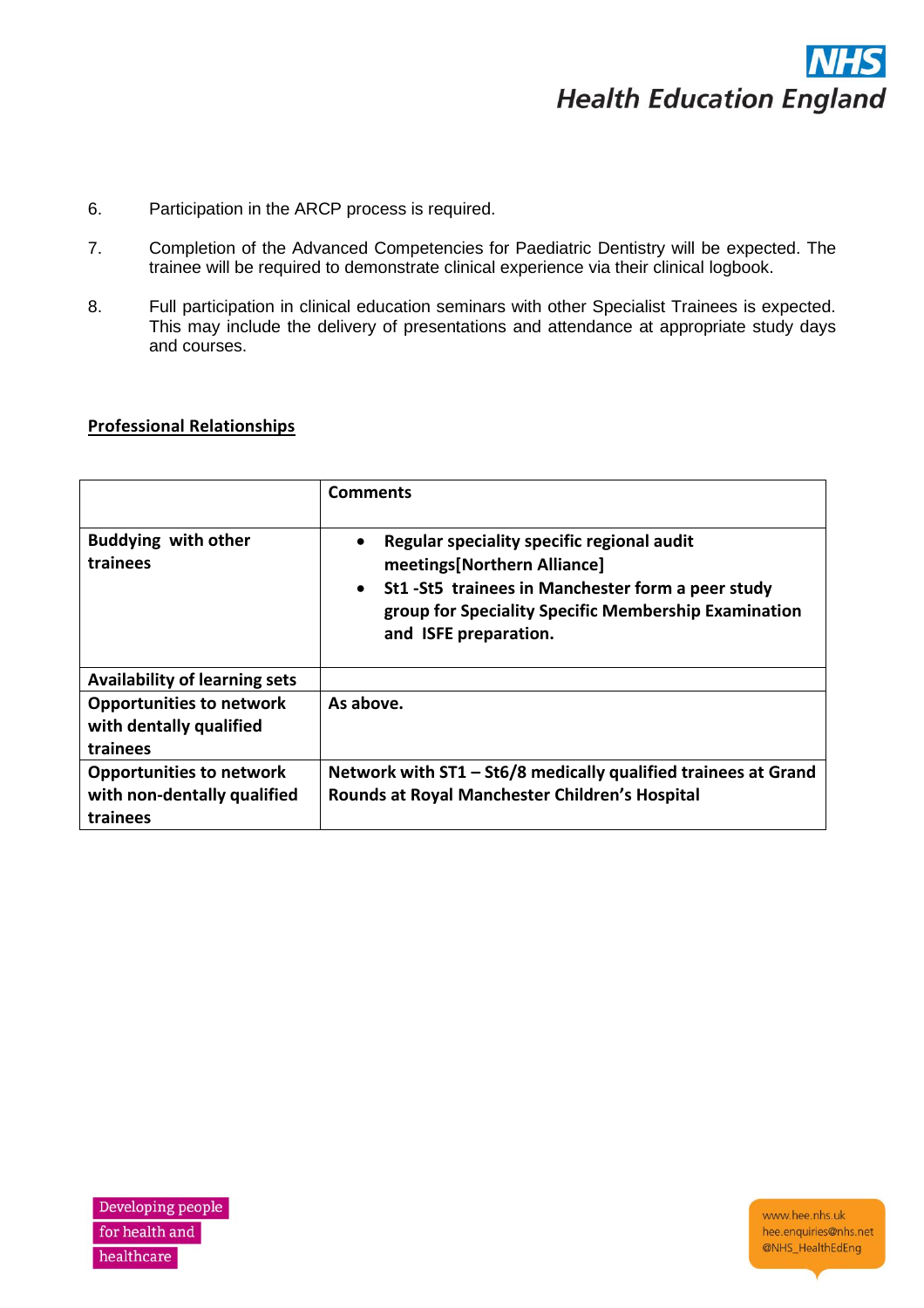

# **Training Provision**

|                                                                                                            | <b>Comments</b>                                                                                                                                                        |  |  |  |  |
|------------------------------------------------------------------------------------------------------------|------------------------------------------------------------------------------------------------------------------------------------------------------------------------|--|--|--|--|
| <b>Protected training time</b><br>with trainer(s)                                                          | At Facilitated Education Sessions and clinical time for<br><b>Work Based Assessments</b>                                                                               |  |  |  |  |
| <b>Regular meetings with</b><br><b>Educational Supervisor</b>                                              | <b>Embedded within timetable</b>                                                                                                                                       |  |  |  |  |
| Availability of audit, journal<br>club                                                                     | Audit opportunities available at all sites                                                                                                                             |  |  |  |  |
| Availability of journal club                                                                               | <b>Available</b>                                                                                                                                                       |  |  |  |  |
| <b>Research opportunities</b>                                                                              | Links with University of Manchester and specialities at<br>Royal Manchester Children's Hospital                                                                        |  |  |  |  |
| <b>ARCP</b> arrangements                                                                                   | <b>Arranged by HEENW</b>                                                                                                                                               |  |  |  |  |
| <b>Funding for study leave</b>                                                                             | <b>Allocated by HEENW</b>                                                                                                                                              |  |  |  |  |
| <b>Secondment opportunities</b>                                                                            | Opportunities for short term placements in Preston,<br>Liverpool.                                                                                                      |  |  |  |  |
| How will the post offers the<br>range of experience<br>necessary for the trainee to<br>meet the curriculum | MDT meetings, clinics and transition planning<br>$\bullet$<br>meeting and clinics at the University Dental Hospital<br>in Manchester                                   |  |  |  |  |
| competencies                                                                                               | Management of patients with complex co-morbidities<br>$\bullet$<br>and multidisciplinary working at Royal Manchester<br><b>Children's Hospital</b>                     |  |  |  |  |
|                                                                                                            | GA Theatre lists available at Royal Manchester<br>$\bullet$<br><b>Children's Hospital</b>                                                                              |  |  |  |  |
|                                                                                                            | <b>Adolescent IV Sedation lists led by Consultant</b><br>$\bullet$<br>anaesthetists offer opportunities for treatment<br>provision under advanced sedation             |  |  |  |  |
|                                                                                                            | Leadership and service development opportunities.                                                                                                                      |  |  |  |  |
|                                                                                                            | <b>Strong links with University of Manchester, Local</b><br>$\bullet$<br>MCNs, providing opportunities for specific<br>development based on the individual's strengths |  |  |  |  |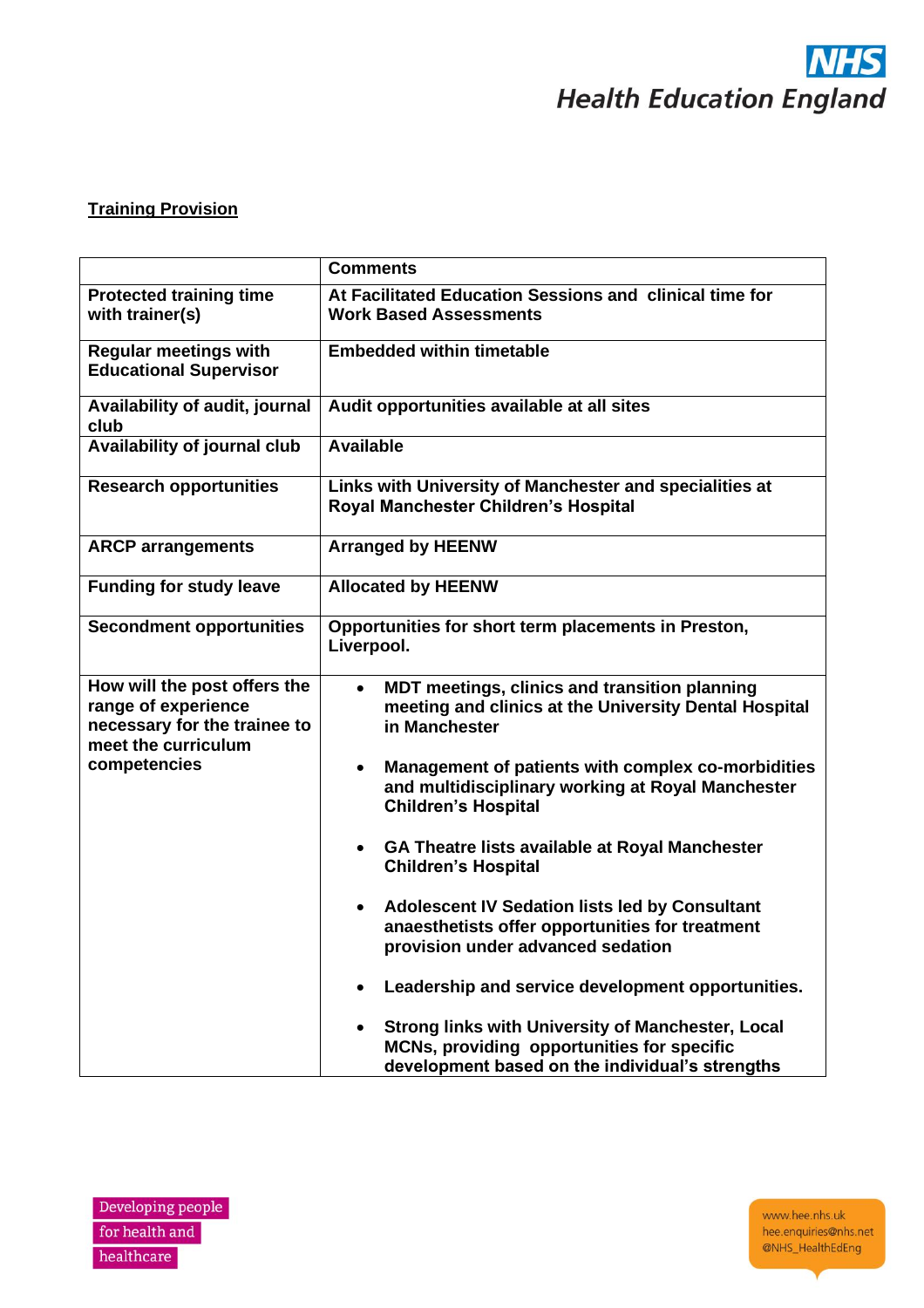# $\mathbf S$ **Health Education England**

# **Post CCST IN PAEDIATRIC DENTISTRY** - **PERSON SPECIFICATION**

| <b>REQUIREMENT</b>     | <b>ESSENTIAL</b>                                                           | <b>DESIRABLE</b>            |
|------------------------|----------------------------------------------------------------------------|-----------------------------|
| Qualifications &       | Full GDC registration                                                      | Higher degree               |
| Training               | BDS or GDC recognised equivalent                                           |                             |
|                        | MPaed Dent, or equivalent                                                  |                             |
|                        | CCST or within 3 months of completion of SAC                               |                             |
|                        | approved programme                                                         |                             |
|                        |                                                                            |                             |
| Experience &           | Able to demonstrate knowledge of evidence-                                 | Experience in more than     |
| Knowledge              | based practice                                                             | one specialty area          |
|                        |                                                                            | General practice/           |
|                        | Active involvement in audit                                                | community dental            |
|                        |                                                                            | experience                  |
| <b>Clinical Skills</b> | Experience of advanced diagnosis and treatment                             | Surgical management and     |
|                        | planning.                                                                  | experience of oral          |
|                        | Competent to work without direct supervision for                           | conditions in children.     |
|                        | basic procedures.                                                          |                             |
|                        | Sedation & GA experience                                                   |                             |
|                        | Experience in the treatment of challenging and<br>complex children.        |                             |
|                        | Experience in behavioural management                                       |                             |
|                        | techniques.                                                                |                             |
|                        | Experience in the management of medically                                  |                             |
|                        | compromised patients.                                                      |                             |
|                        | Basic life support skills.                                                 |                             |
| Organisation and       | Ability to prioritise, organise oneself and own                            | <b>Understanding of NHS</b> |
| Planning               | work, and others.                                                          | clinical governance and     |
|                        |                                                                            | resource constraints.       |
|                        | Ability to be proactive and take responsibility for                        | <b>IT skills</b>            |
|                        | own learning                                                               | Experience and ability to   |
|                        |                                                                            | work in multi-professional  |
|                        | Understanding of clinical risk management                                  | teams                       |
| Academic/Research      | Teaching experience of undergraduate students                              | Presentations, prizes and   |
|                        | Conference presentations                                                   | honours                     |
|                        |                                                                            | Research experience         |
|                        |                                                                            |                             |
| Motivation             | Committed to a career in paediatric dentistry                              | Potential to progress to    |
|                        |                                                                            | Consultant level            |
| <b>Personal Skills</b> | Ability to communicate fluently in English                                 | Shows initiative, drive and |
|                        |                                                                            | enthusiasm                  |
|                        | Good team member who communicates well with<br>staff, patients and parents |                             |
|                        | Probity- displays honesty and integrity                                    |                             |
|                        | Interpersonal skills- sees patients as people,                             |                             |
|                        | ability to empathise and work co-operatively with                          |                             |
|                        | others                                                                     |                             |
|                        | Holds a driving license                                                    |                             |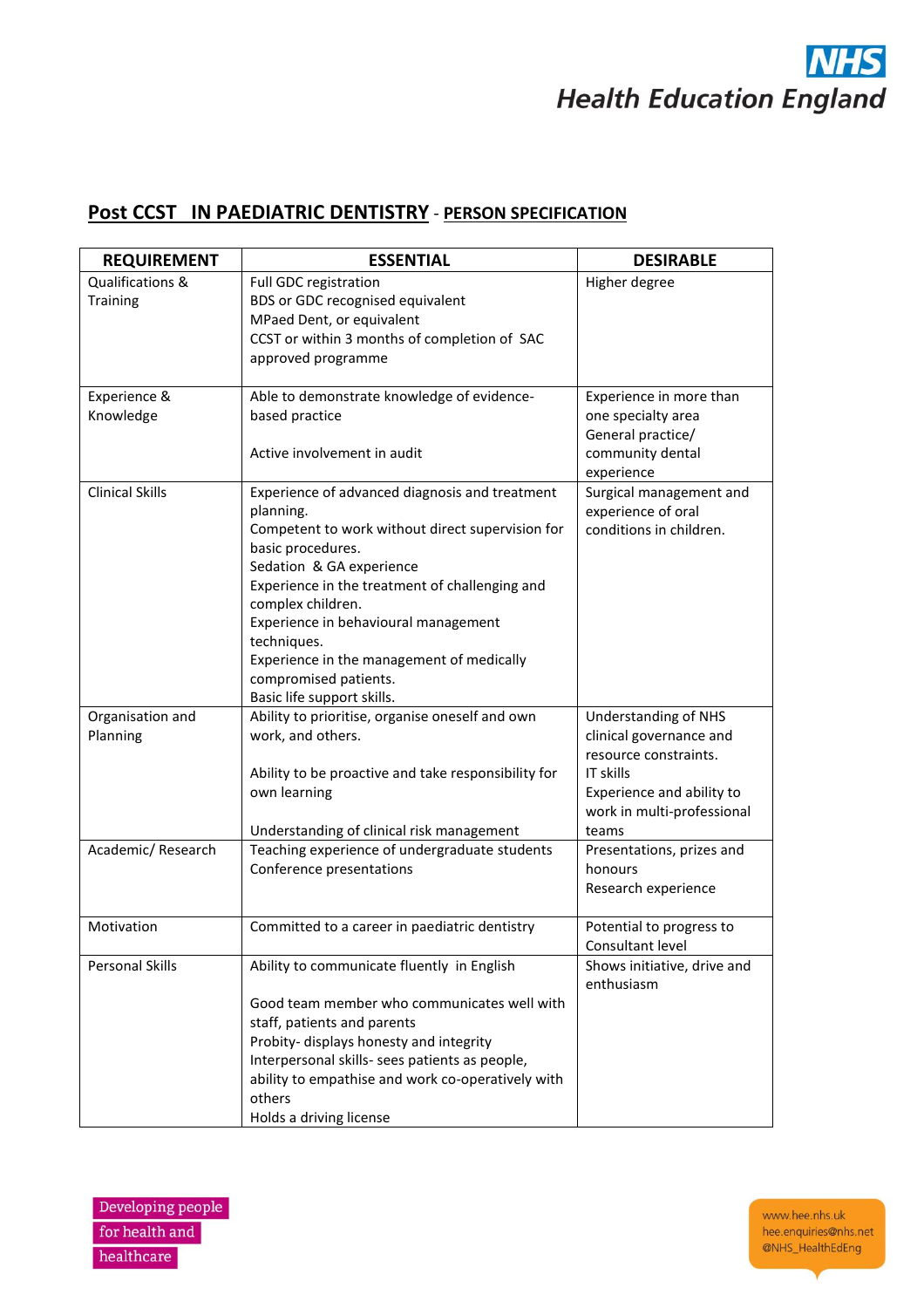# **Health Education England**

#### **Provisional Timetables**

**UDHM – UNIVERSITY DENTAL HOSPITAL MANCHESTER RMCH – ROYAL MANCHESTER CHILDREN'S HOSPITAL LTH – LANCASHIRE TEACHING HOSPITALS NHS TRUST (D)\* - DIRECT CLINICAL CARE**

# **ST4 (Dates 01/09/2022 – 31/08/2023)**

|    |                | <b>Monday</b>                                                                                                                            | <b>Tuesday</b>                                                                                                                                  | Wednesday                                                                  | <b>Thursday</b>                                   | <b>Friday</b>                                                                 |
|----|----------------|------------------------------------------------------------------------------------------------------------------------------------------|-------------------------------------------------------------------------------------------------------------------------------------------------|----------------------------------------------------------------------------|---------------------------------------------------|-------------------------------------------------------------------------------|
| Am | Activity*      | <b>NP</b><br>(D)*<br><b>FIRST 6</b><br><b>MONTHS</b><br><b>THEN</b><br><b>HAEMATOLOGY</b><br><b>CLINICS NEXT 6</b><br><b>MONTHS (D)*</b> | <b>TREATMENT</b><br>$(D)^*$<br><b>AGP</b><br><b>FIRST 6</b><br><b>MONTHS</b><br><b>THEN NP</b><br><b>FOR NEXT 6</b><br><b>MONTHS</b><br>$(D)^*$ | <b>MDT/HYPODONTIA</b><br>MEETING (1:4)<br>$(D)^*$<br><b>STUDY (3:4)</b>    | <b>FES/STUDY</b>                                  | <b>THEATRE-GA</b><br>$(D)^*$                                                  |
|    | <b>Trainer</b> | <b>S BARRY</b>                                                                                                                           | <b>L MCCLEAN</b>                                                                                                                                | <b>V SRINIVASAN</b>                                                        | <b>ANY</b>                                        | <b>K HOOD</b>                                                                 |
|    | Location       | <b>UDHM/RMCH</b>                                                                                                                         | <b>UDHM</b>                                                                                                                                     | <b>UDHM</b>                                                                | <b>VIRTUAL/F2F</b>                                | <b>RMCH</b>                                                                   |
| Pm | Activity*      | <b>AIVS</b><br>$(D)^*$                                                                                                                   | <b>REVIEWS</b><br>(VIRTUAL)<br>$(D)^*$                                                                                                          | <b>WARD 1:2</b><br><b>PATIENT</b><br><b>ADMIN/AUDIT 1:2</b><br>$(D)$ * 1:2 | <b>TREATMENT</b><br><b>IHS/NON IHS</b><br>$(D)^*$ | <b>WARD 1:2</b><br><b>PATIENT</b><br><b>ADMIN/AUDIT</b><br>1:2<br>$(D)^*$ 1:2 |
|    | <b>Trainer</b> | <b>S BARRY</b>                                                                                                                           | <b>L MCCLEAN</b>                                                                                                                                | <b>K HOOD</b>                                                              | <b>K HOOD</b>                                     | <b>K HOOD</b>                                                                 |
|    | Location       | <b>UDHM</b>                                                                                                                              | <b>UDHM</b>                                                                                                                                     | <b>RMCH</b>                                                                | <b>RMCH</b>                                       | <b>RMCH</b>                                                                   |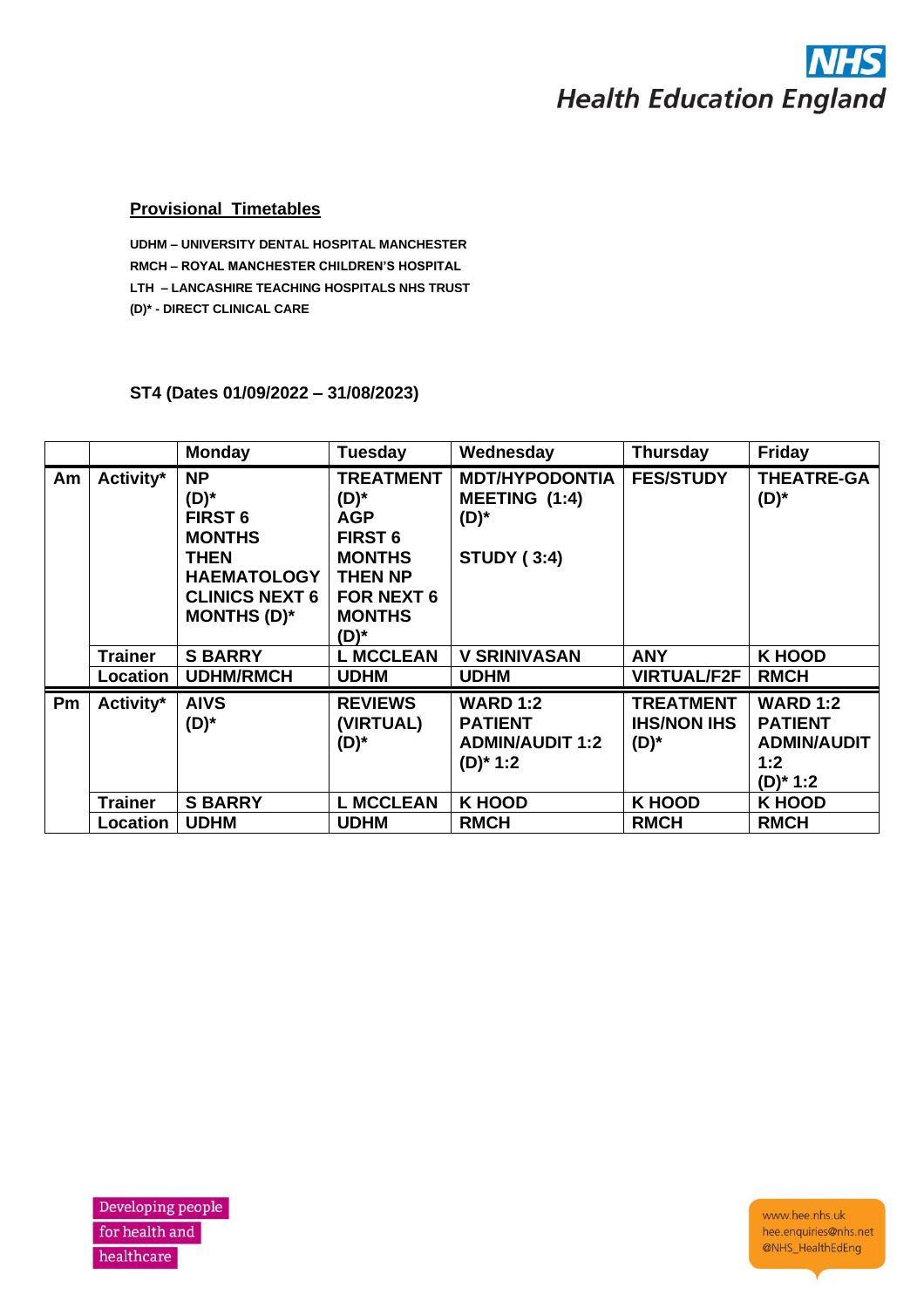

# **ST5 Period 1 (Dates 01/09/2023 – 28/02/2024)**

|        |                            | <b>Monday</b>                          | Tuesday                                        | Wednesday                                                                                               | <b>Thursday</b>        | <b>Friday</b>                                                                                     |
|--------|----------------------------|----------------------------------------|------------------------------------------------|---------------------------------------------------------------------------------------------------------|------------------------|---------------------------------------------------------------------------------------------------|
| A<br>m | <b>Activity</b>            | <b>TREATME</b><br><b>NT</b><br>$(D)^*$ | <b>TREATMENT/REVEI</b><br><b>WS</b><br>$(D)^*$ | NP 1:2 (D)*<br><b>STUDY 1:2</b>                                                                         | <b>FES/STUDY</b>       | <b>THEATRE-</b><br><b>GA</b><br>$(D)^*$                                                           |
|        | <b>Trainer</b>             | <b>S BARRY</b>                         | <b>D SISSON</b>                                | V<br><b>SRINIVASA</b><br>N                                                                              | <b>ANY</b>             | <b>K HOOD</b>                                                                                     |
|        | Locatio<br>n               | <b>UDHM</b>                            | <b>LTH</b>                                     | <b>UDHM</b>                                                                                             | <b>VIRTUAL/F</b><br>2F | <b>RMCH</b>                                                                                       |
| P<br>m | <b>Activity</b><br>$\star$ | <b>AIVS</b><br>(D)*                    | <b>REVIEWS/NP</b><br>$(D)^*$                   | <b>MEDICAL</b><br><b>MDT/WARD</b><br>1:2<br><b>PATIENT</b><br><b>ADMIN/AUD</b><br>IT 1:2<br>$(D)^* 1:2$ | <b>NP</b><br>$(D)^*$   | <b>MEDICAL</b><br><b>MDT/WARD</b><br>$1:2(D)^{*}$<br><b>PATIENT</b><br><b>ADMIN/AUD</b><br>IT 1:2 |
|        | <b>Trainer</b>             | <b>S BARRY</b>                         | <b>D SISSON</b>                                | <b>K HOOD</b>                                                                                           | <b>C STEVENS</b>       | <b>K HOOD</b>                                                                                     |
|        | Locatio<br>n               | <b>UDHM</b>                            | <b>LTH</b>                                     | <b>RMCH</b>                                                                                             | <b>UDHM</b>            | <b>RMCH</b>                                                                                       |